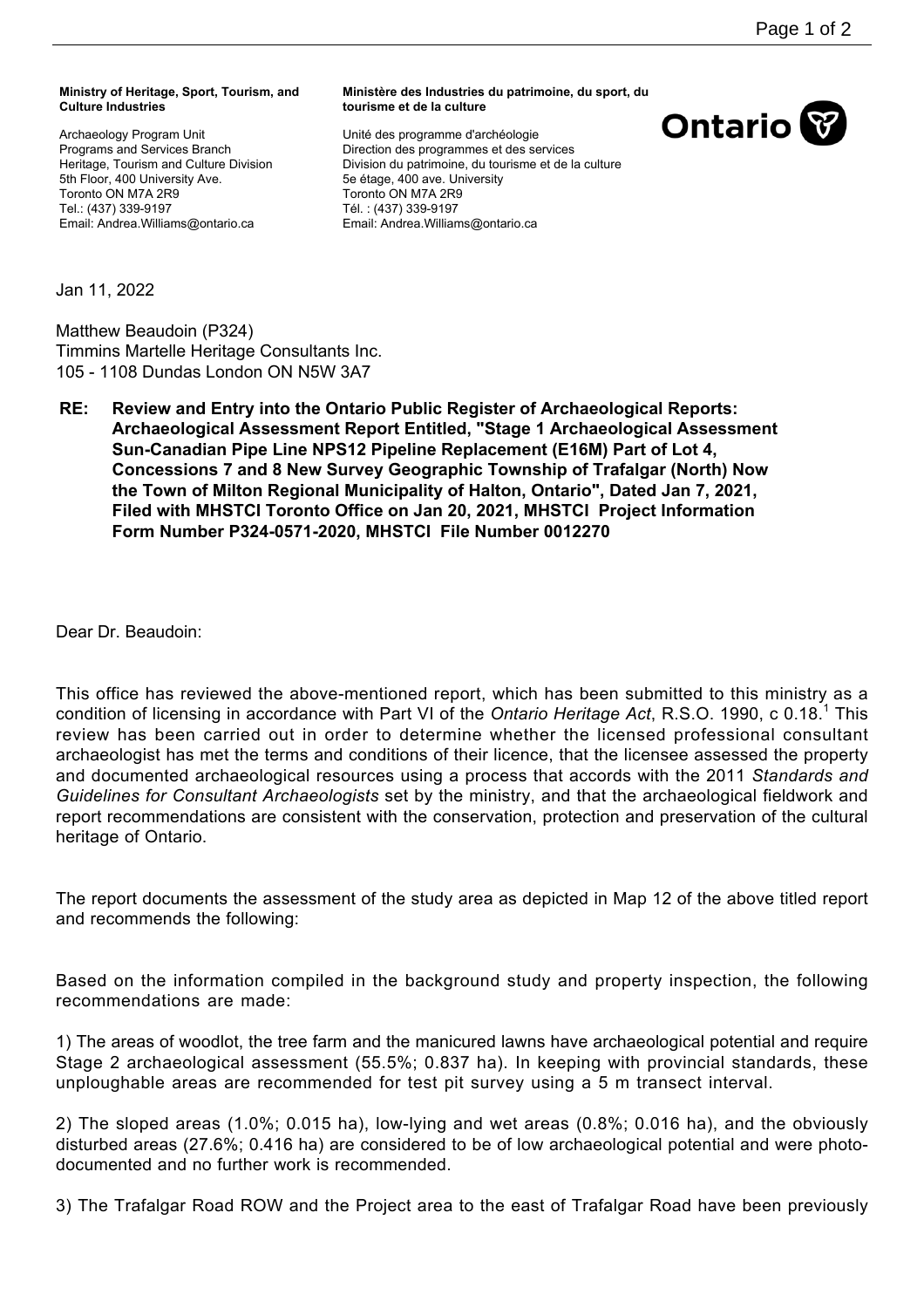assessed and no further work is recommended (15.1%; 0.227 ha).

4) If the Project area is changed to incorporate lands not included in this report, additional archaeological assessment may be required.

These recommendations are subject to the conditions laid out in Section 7.0 of this report and to the Ministry of Heritage, Sport, Tourism and Culture Industries' review and acceptance of this report into the provincial register.

Based on the information contained in the report, the ministry is satisfied that the fieldwork and reporting for the archaeological assessment are consistent with the ministry's 2011 *Standards and Guidelines for Consultant Archaeologists* and the terms and conditions for archaeological licences. This report has been entered into the Ontario Public Register of Archaeological Reports. Please note that the ministry makes no representation or warranty as to the completeness, accuracy or quality of reports in the register.

Should you require any further information regarding this matter, please feel free to contact me.

Sincerely,

Andrea Williams Archaeology Review Officer

cc. Archaeology Licensing Officer Susan Jackson,Sun-Canadian Pipe Line Susan Jackson,Sun-Canadian Pipe Line

<sup>&</sup>lt;sup>1</sup>In no way will the ministry be liable for any harm, damages, costs, expenses, losses, claims or actions that may result: (a) if the Report(s) or its *recommendations are discovered to be inaccurate, incomplete, misleading or fraudulent; or (b) from the issuance of this letter. Further measures may need to be taken in the event that additional artifacts or archaeological sites are identified or the Report(s) is otherwise found to be inaccurate, incomplete, misleading or fraudulent.*